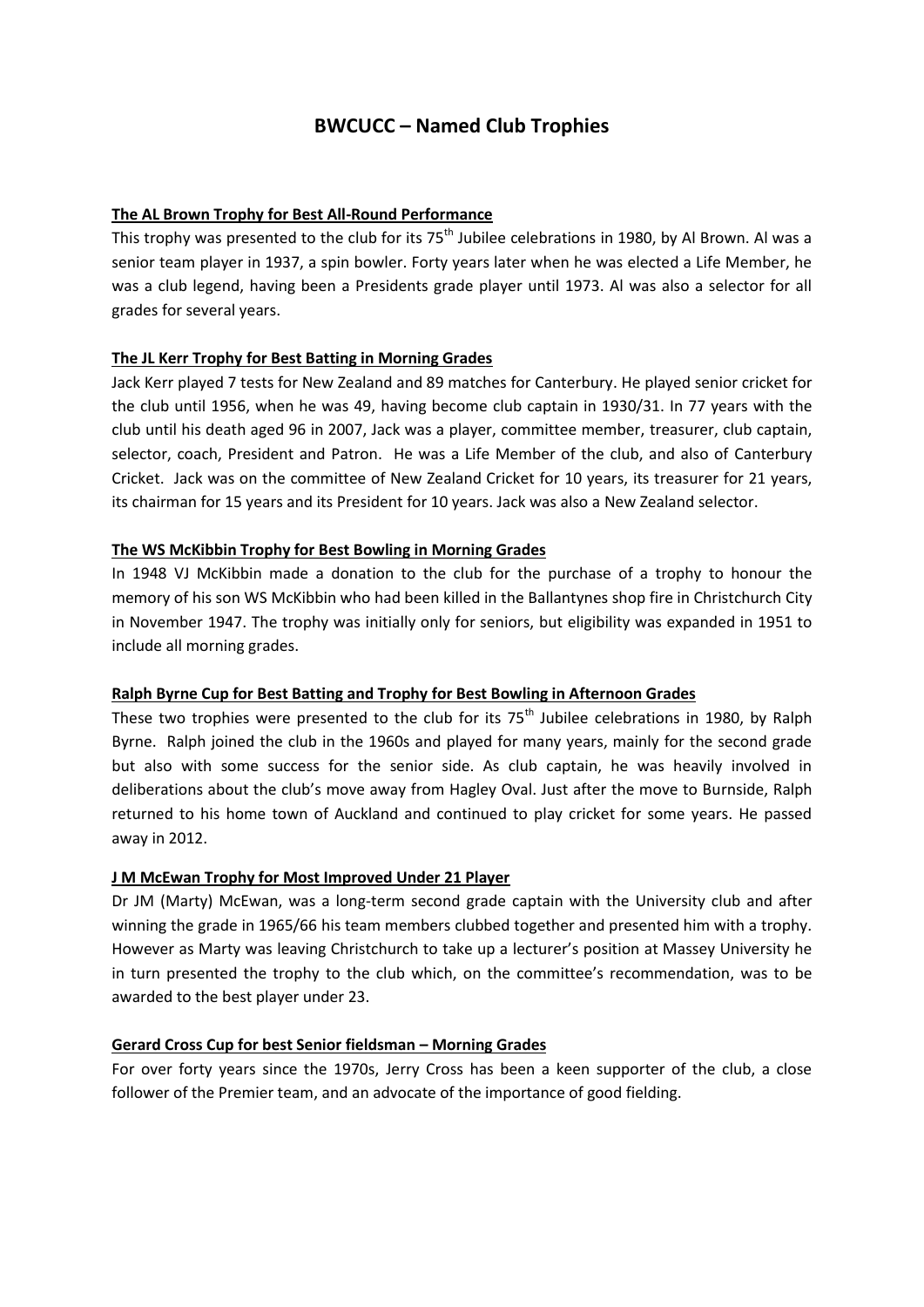#### **George Howden Cup for best fieldsman - Second Grade**

This cup was presented in 1988 by Life Member George Howden. George joined the club in 1937, was its Secretary during World War Two, and later its club captain. For a lengthy period, he was also Convenor of the grounds committee and groundsman. George was heavily involved in the pavilion renovations of the 1980s and the club benefits financially to this day from the proceeds of a generous trust he left to the club.

# **The J S Patrick Trophy for Best Spin Bowler**

This trophy was presented to the club for its  $75<sup>th</sup>$  Jubilee celebrations in 1980, by Jimmy Patrick. Jimmy has one of the best playing records in the club's history. He bowled his quick leg spinners for 24 years in the senior team, and was captain in the 1947/8 season. He then played for a lengthy period in the lower grades, and made a significant administrative contribution to the club. Jimmy Patrick was elected a Life Member in 1962.

### **The Jubilee Cup for Most Wickets**

This cup was instigated by the club committee to mark the club's  $75<sup>th</sup>$  Jubilee celebrations in 1980.

# **The D J Hooper Trophy for Most Runs**

This trophy was presented to the club in 1983 by Dave Hooper. He was a very successful all-rounder for the Burnside Suburban club, playing many representative matches for the Suburban Association from 1961 until 1966. He was the first treasurer of the merged club in 1972.

#### **The W Russ McLean Trophy for Highest Score**

Russ McLean was a long time member of the third grade team and, when the West Christchurch club merged with the Burnside club in 1972, Russell was the first secretary. With fundraising a high priority in the new club, Russell took over as housie caller at the Avonhead Tavern and in its first year the \$4,500 raised was a major contribution to the cost of building the new pavilion. Russell won the WS MacGibbon trophy in 1974/75.

# **W S MacGibbon Trophy for Best All-Round Club Member**

Mr MacGibbon was a well-known Christchurch businessman and public figure whose service to the club extended over forty years. He was a generous benefactor to the club over that period and became Patron in 1954. In 1955 he made a donation "to promote additional keenness within the club". The funds were used to purchase this trophy for the club member who best served the club on and off the field.

# **The Dave Fox Cup for Leadership in the Presidents Grade**

Dave Fox was a long term player for the club, and notably the Presidents, since 1973. He is the current sponsor of the Presidents Foxes team. In his professional capacity as a surveyor, Dave was an advisor during the process to obtain consent to build the new Hagley Oval development.

### **The A.J. Hintz - Best Premier Bowling Performance in a Match**

Andrew Hintz was a Premier bowler who went on to play for Canterbury until stress fractures in his back curtailed a promising career. Andrew played 93 two day and 65 one day appearances for the